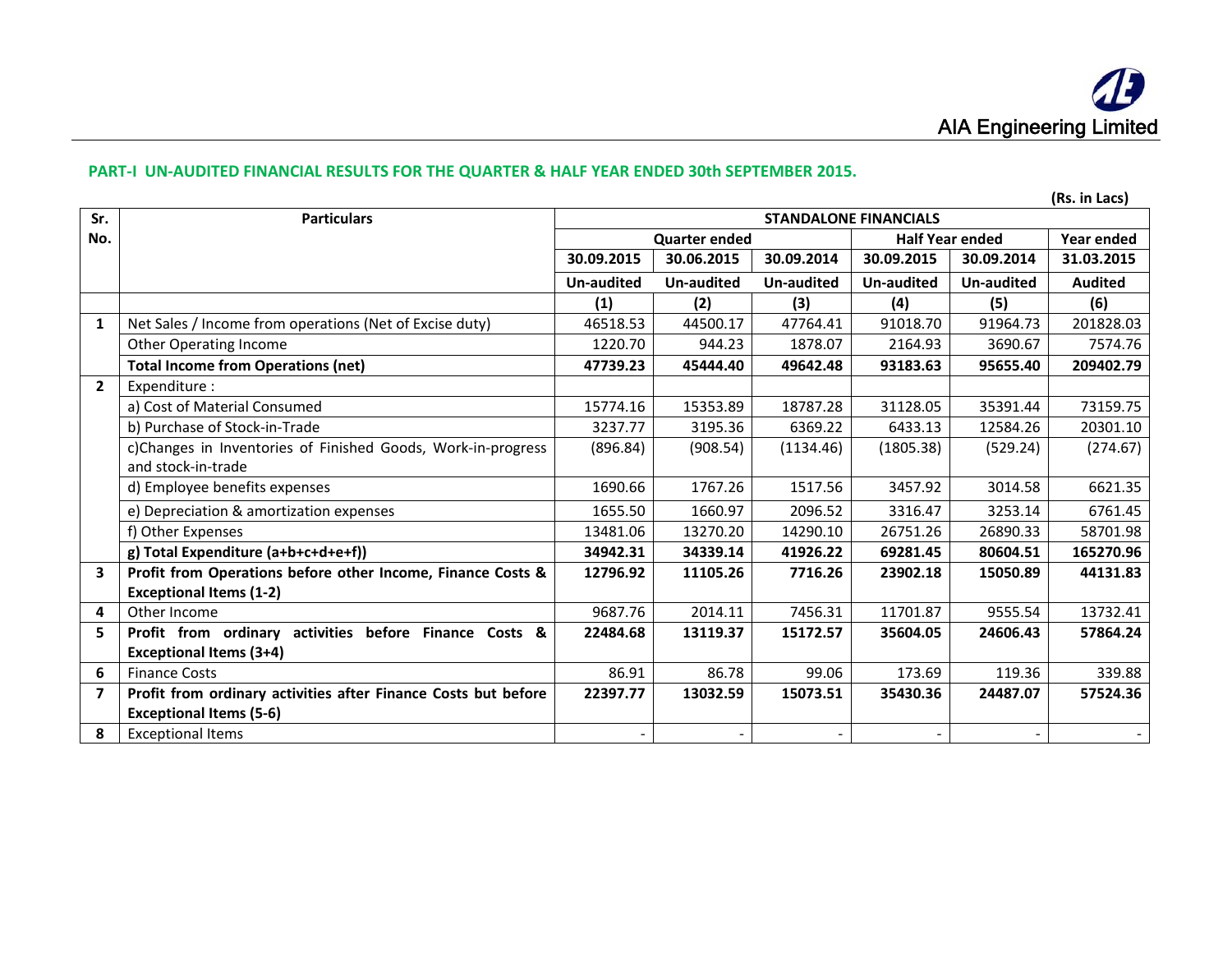#### **PART‐I UN‐AUDITED FINANCIAL RESULTS FOR THE QUARTER & HALF YEAR ENDED 30th SEPTEMBER 2015.**

|     |                                                                    |                              |                      |            |                        |            | (Rs. in Lacs)  |
|-----|--------------------------------------------------------------------|------------------------------|----------------------|------------|------------------------|------------|----------------|
| Sr. | <b>Particulars</b>                                                 | <b>STANDALONE FINANCIALS</b> |                      |            |                        |            |                |
| No. |                                                                    |                              | <b>Quarter ended</b> |            | <b>Half Year ended</b> |            | Year ended     |
|     |                                                                    | 30.09.2015                   | 30.06.2015           | 30.09.2014 | 30.09.2015             | 30.09.2014 | 31.03.2015     |
|     |                                                                    | <b>Un-audited</b>            | Un-audited           | Un-audited | Un-audited             | Un-audited | <b>Audited</b> |
|     |                                                                    | (1)                          | (2)                  | (3)        | (4)                    | (5)        | (6)            |
| 9   | Profit (+) /Loss (-) from Ordinary Activities before Tax (7-8)     | 22397.77                     | 13032.59             | 15073.51   | 35430.36               | 24487.07   | 57524.36       |
| 10  | Tax Expenses (Provision for Taxation)                              |                              |                      |            |                        |            |                |
|     | (i) Current Tax                                                    | 4425.40                      | 4583.80              | 3597.60    | 9009.20                | 7475.70    | 15540.04       |
|     | (ii) Deferred Tax                                                  | (68.87)                      | (98.13)              | 19.14      | (167.00)               | 284.10     | 527.13         |
|     | Total Tax (i+ii)                                                   | 4356.53                      | 4485.67              | 3616.74    | 8842.20                | 7759.80    | 16067.17       |
| 11  | Net Profit (+) /Loss (-) from Ordinary Activities after Tax (9-10) | 18041.24                     | 8546.92              | 11456.77   | 26588.16               | 16727.27   | 41457.19       |
| 12  | Extraordinary Items (Net of Tax Expenses Rs. NIL).                 |                              |                      |            |                        |            |                |
| 13  | Net Profit $(+)$ / Loss $(-)$ for the period $(11-12)$             | 18041.24                     | 8546.92              | 11456.77   | 26588.16               | 16727.27   | 41457.19       |
| 14  | Less: Share of profit / (loss) of Associates                       |                              |                      |            |                        |            |                |
| 15  | Less: Minority Interest                                            |                              |                      | $\sim$     |                        |            |                |
| 16  | Net Profit after Minority Interest (13-14-15)                      | 18041.24                     | 8546.92              | 11456.77   | 26588.16               | 16727.27   | 41457.19       |
| 17  | Less: Prior Period Adjustment                                      |                              |                      |            |                        |            |                |
| 18  | Net Profit after Adjustment (16-17)                                | 18041.24                     | 8546.92              | 11456.77   | 26588.16               | 16727.27   | 41457.19       |
| 19  | Paid-up Equity Share Capital - Face Value of Rs.2 each.            | 1886.41                      | 1886.41              | 1886.41    | 1886.41                | 1886.41    | 1886.41        |
| 20  | Reserves excluding Revaluation Reserves as per Balance Sheet       |                              |                      |            |                        |            | 163278.36      |
|     | of Previous accounting year                                        |                              |                      |            |                        |            |                |
| 21  | Earning Per Share (EPS) (in Rs.)                                   |                              |                      |            |                        |            |                |
|     | Basic and diluted EPS before & after Extraordinary items for the   |                              |                      |            |                        |            |                |
|     | period, for the year to date and for the previous year (not to be  |                              |                      |            |                        |            |                |
|     | annualised)                                                        |                              |                      |            |                        |            |                |
|     | <b>BASIC</b>                                                       | 19.13                        | 9.06                 | 12.15      | 28.19                  | 17.73      | 43.95          |
|     | <b>DILUTED</b>                                                     | 19.13                        | 9.06                 | 12.15      | 28.19                  | 17.73      | 43.95          |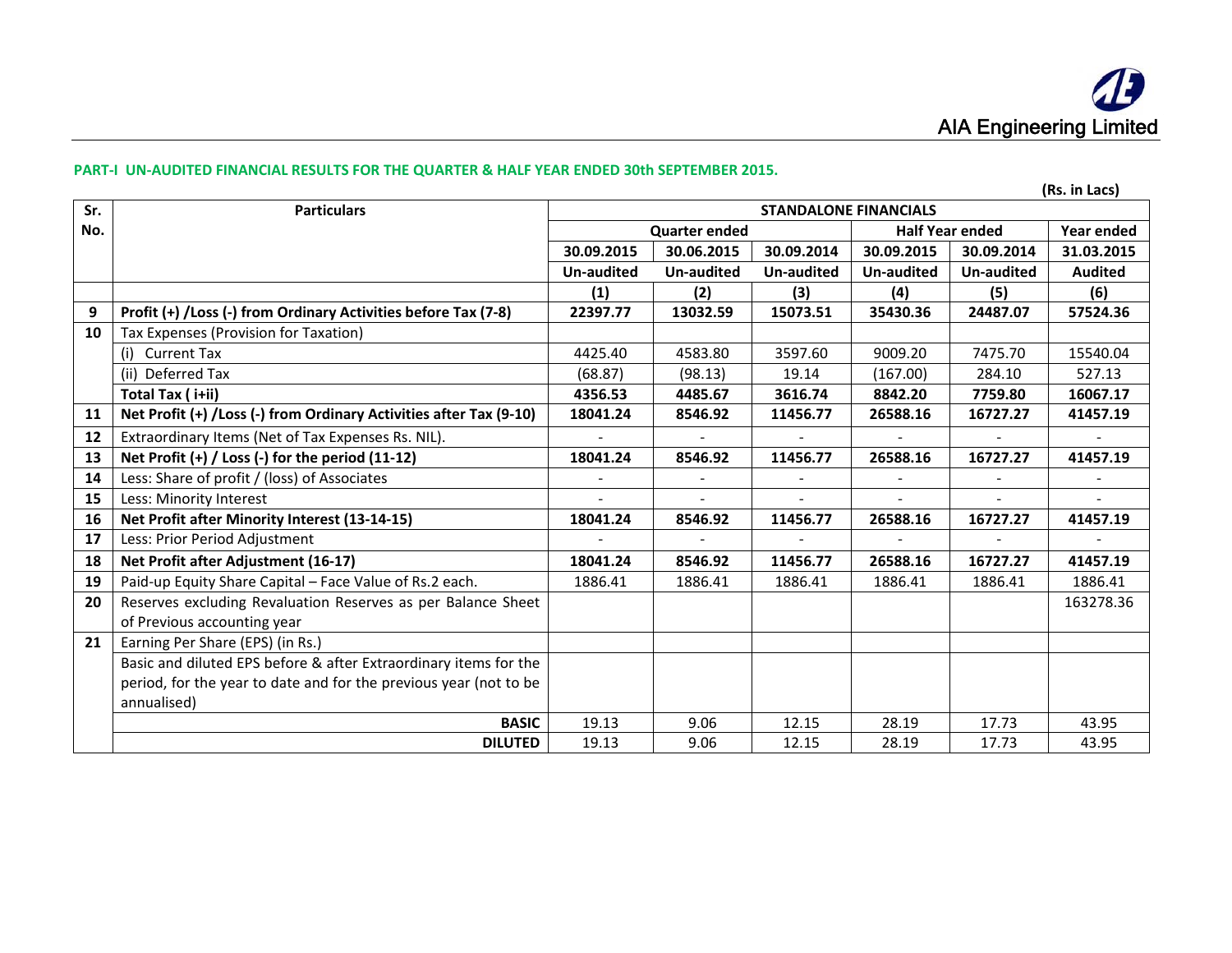#### **PART II UN‐AUDITED FINANCIAL RESULTS FOR THE QUARTER & HALF YEAR ENDED 30th SEPTEMBER 2015.**

| Sr.            | <b>Particulars</b>                                             | <b>STANDALONE FINANCIALS</b> |                      |            |                        |            |            |
|----------------|----------------------------------------------------------------|------------------------------|----------------------|------------|------------------------|------------|------------|
| No.            |                                                                |                              | <b>Quarter ended</b> |            | <b>Half Year ended</b> | Year ended |            |
|                |                                                                | 30.09.2015                   | 30.06.2015           | 30.09.2014 | 30.09.2015             | 30.09.2014 | 31.03.2015 |
| Α.             | <b>PARTICULARS OF SHAREHOLDING</b>                             |                              |                      |            |                        |            |            |
| $\mathbf{1}$   | <b>Public Shareholding</b>                                     |                              |                      |            |                        |            |            |
|                | No. of Equity Shares                                           | 36171450                     | 36171450             | 36171450   | 36171450               | 36171450   | 36171450   |
|                | Percentage of Shareholding                                     | 38.35%                       | 38.35%               | 38.35%     | 38.35%                 | 38.35%     | 38.35%     |
| $\overline{2}$ | Promoters & Promoter group Shareholding                        |                              |                      |            |                        |            |            |
|                | (a)-Pledged/Encumbered - Number of Shares                      | <b>NIL</b>                   | <b>NIL</b>           | <b>NIL</b> | <b>NIL</b>             | <b>NIL</b> | <b>NIL</b> |
|                | - Percentage of shares (as a % of the total shareholding of    |                              | N.A.                 | N.A.       | N.A.                   | N.A.       | N.A.       |
|                | promoter group)<br>promoter and                                |                              |                      |            |                        |            |            |
|                | Percentage of shares (as a % of the total share capital of the | N.A.                         | N.A.                 | N.A.       | N.A.                   | N.A.       | N.A.       |
|                | Company).                                                      |                              |                      |            |                        |            |            |
|                | Non-encumbered<br>(b)                                          |                              |                      |            |                        |            |            |
|                | Number of Shares                                               |                              | 58148920             | 58148920   | 58148920               | 58148920   | 58148920   |
|                | - Percentage of shares (as a % of the total shareholding of    |                              | 100%                 | 100%       | 100%                   | 100%       | 100%       |
|                | promoter and promoter group)                                   |                              |                      |            |                        |            |            |
|                | Percentage of shares (as a % of the total share capital of the | 61.65%                       | 61.65%               | 61.65%     | 61.65%                 | 61.65%     | 61.65%     |
|                | Company).                                                      |                              |                      |            |                        |            |            |

| <b>Particulars</b>                             | <b>Quarter ended 30.09.2015</b> |
|------------------------------------------------|---------------------------------|
| <b>INVESTOR COMPLAINTS</b>                     |                                 |
| Pending at the beginning of the year           | NIL                             |
| Received during the quarter                    | <b>NIL</b>                      |
| Disposed of during the quarter                 | NIL                             |
| Remaining unresolved at the end of the quarter | NIL                             |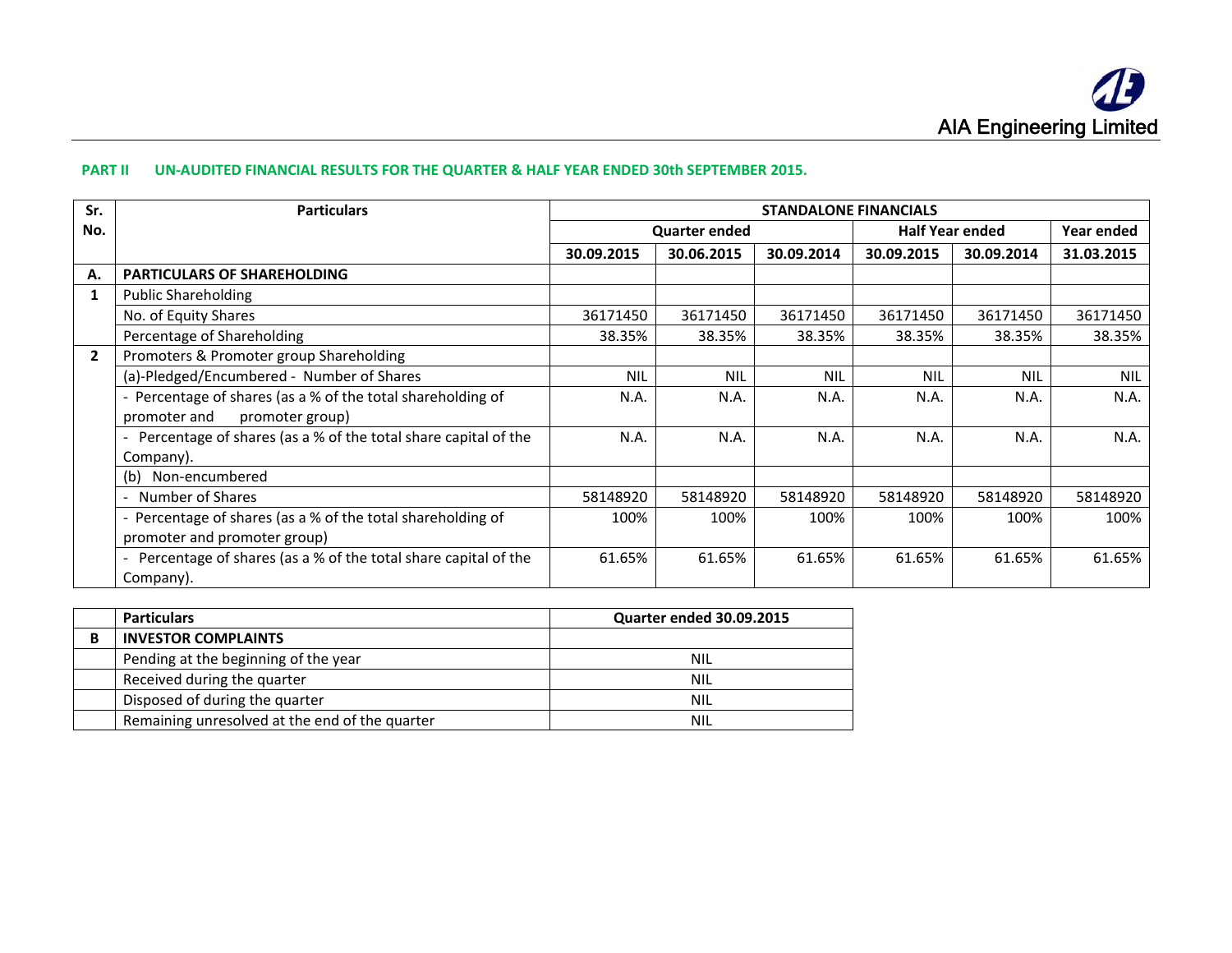# **Note: ‐ (Standalone)**

- 1. The above Un-audited Financial Results for the Quarter/Half Year ended 30<sup>th</sup> September, 2015 have been reviewed by the Audit Committee and were taken on record by the Board of Directors in their respective meetings held on 2<sup>nd</sup> November, 2015.
- 2. The Company has only one reportable primary business segment as per AS 17 i.e. Manufacturing of High Chrome Mill Internals.
- 3. The Statutory Auditors have carried out a "Limited Review" of the above Financial Results of the Company.
	- (Rs. in Lacs) Particulars **STANDALONE As at 30.09.2015 As at 31.03.2015 Un‐Audited Audited A EQUITY AND LIABILITIES 1 SHAREHOLDERS' FUNDS:** (a) Capital 1886.41 **1886.41** 1886.41 (b) Reserves and Surplus  $\vert$  188485.15  $\vert$  163278.36 **Sub‐total – Shareholders' funds 190371.56 165164.77 2. Share application money pending allotment** ‐ ‐ **3.** Minority Interest **CONSISTENT FINITELY FINITELY FINITELY FINITELY FINITELY FINITELY FINITELY 4 Non‐Current Liabilities:** (a) Long-term Borrowings  $\vert$  4116.83  $\vert$  5507.39 (b) Deferred Tax Liabilities (net) 12421.60 2588.6 (c) Other long-term liabilities (d) Long-term Provisions 585.00 574.71 **Sub‐total – Non‐Current Liabilities 7123.43 8670.70 5 Current Liabilities:** (a) Short-term Borrowings (b) Trade Payables 8384.84 11286.98 (c) Other Current liabilities  $\begin{array}{ccc} \hline \end{array}$  7531.86  $\begin{array}{ccc} \hline \end{array}$  6641.42 (d) Short-term Provisions  $\vert$  6337.75 | 10512.56 **Sub‐total – Current Liabilities** 22254.45 28440.96 **TOTAL – EQUITY AND LIABILITIES 219749.44 202276.43 B. ASSETS 1 Non‐Current Assets:** (a) Fixed Assets 64876.37 57691.7 (b) Goodwill on Consolidation (c) Non‐Current Investments 1490.53 1490.53 (d) Deferred Tax Assets (Net) (e) Long term loans and advances  $\vert$  1557.25  $\vert$  3309.19 (f) Other Non-Current Assets 464.24 424.05 **Sub‐total – Non‐Current Assets 68388.39 62915.47**
- 4. Statement of Assets and Liabilities as at  $30<sup>th</sup>$  September 2015.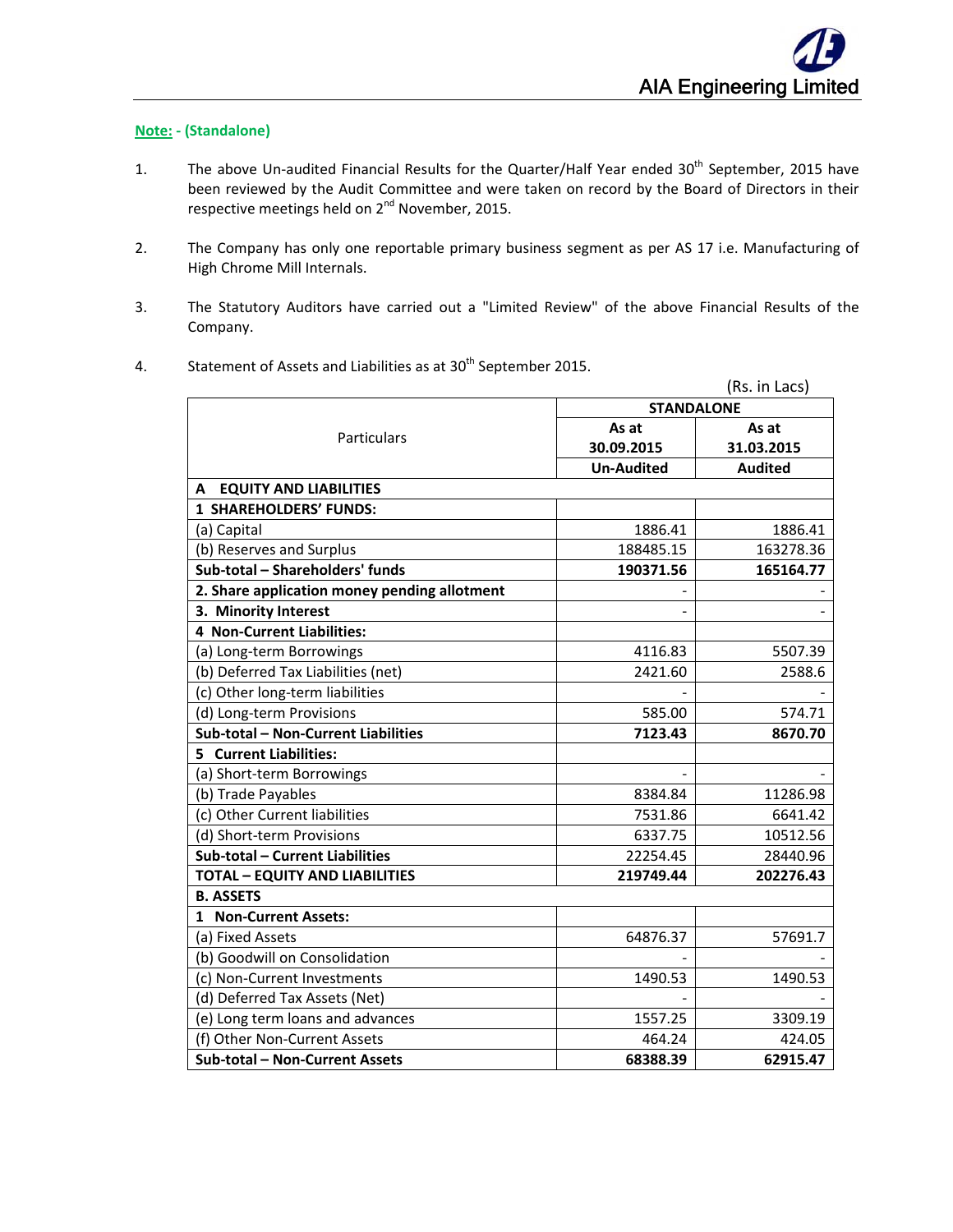

# **Note: ‐ (Standalone)**

|                                   |                     | (Rs. in Lacs)       |
|-----------------------------------|---------------------|---------------------|
|                                   | <b>STANDALONE</b>   |                     |
| Particulars                       | As at<br>30.09.2015 | As at<br>31.03.2015 |
|                                   | <b>Un-Audited</b>   | <b>Audited</b>      |
| 2 Current Assets:                 |                     |                     |
| (a) Current Investments           | 87620.66            | 60074.86            |
| (b) Inventories                   | 22624.72            | 22643.25            |
| (c) Trade Receivables             | 23098.41            | 22638.22            |
| (d) Cash and Cash equivalents     | 1998.69             | 12389.21            |
| (e) Short Term Loans and advances | 16011.69            | 21603.81            |
| (f) Other Current Assets          | 6.88                | 11.61               |
| <b>Sub-total - Current Assets</b> | 151361.05           | 139360.96           |
| <b>TOTAL – ASSETS</b>             | 219749.44           | 202276.43           |

5. The previous Period / Year figures have been regrouped, reclassified and restated wherever necessary to make them comparable with the current periods / Year figures.

 By Order of Board of Directors For AIA Engineering Ltd. Sd/−

Place: Ahmedabad (Bhadresh K. Shah) Date: 2nd November, 2015 Managing Director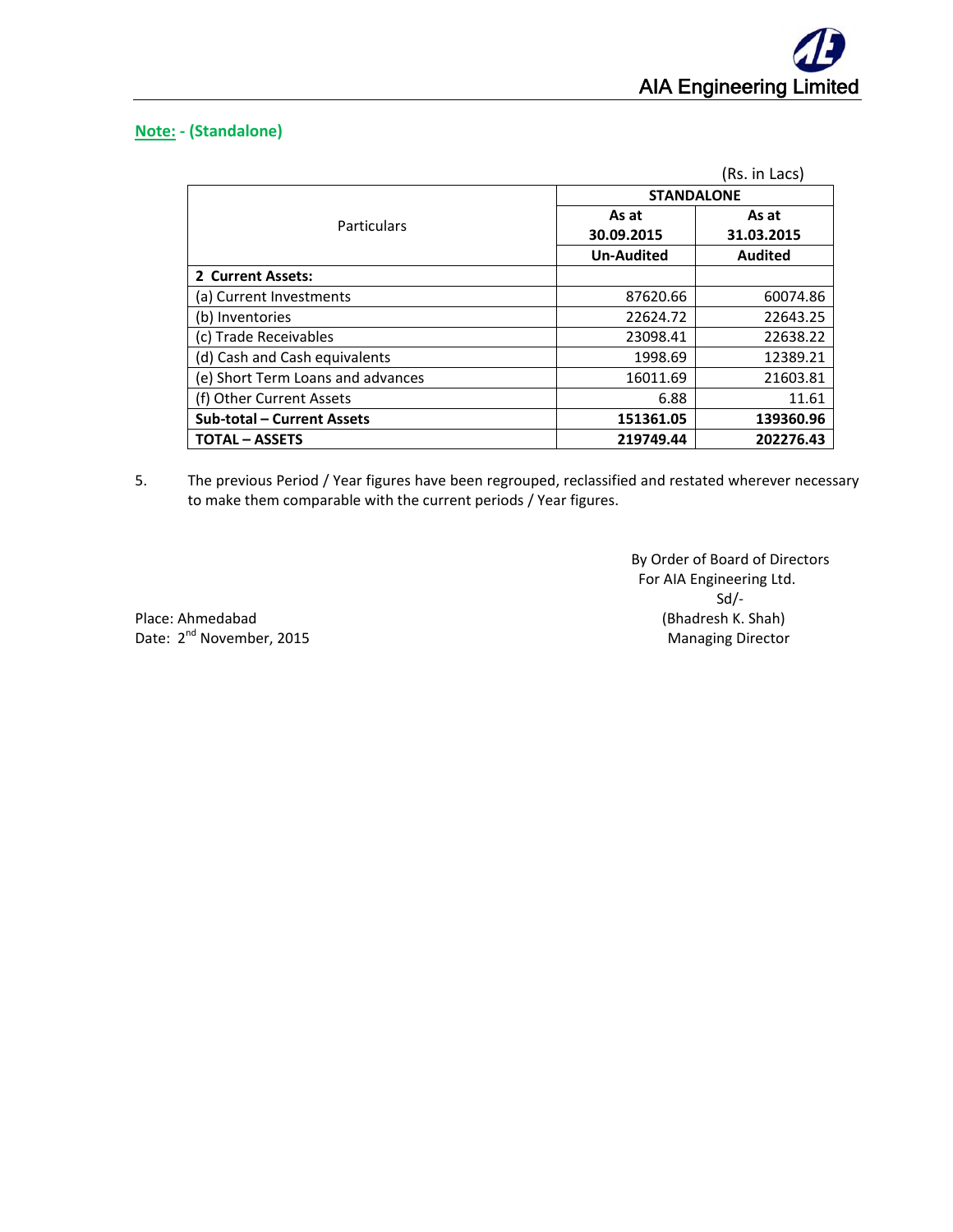### **PART ‐ I UNAUDITED FINANCIAL RESULTS FOR THE QUARTER ENDED 30TH SEPTEMBER 2015.**

| Sr.          | <b>Particulars</b>                                             | <b>CONSOLIDATED FINANCIALS</b> |                      |                   |                          |            | ן נטשם ווו נטון |
|--------------|----------------------------------------------------------------|--------------------------------|----------------------|-------------------|--------------------------|------------|-----------------|
| No.          |                                                                |                                | <b>Quarter ended</b> |                   | <b>Half Year</b>         |            | Year ended      |
|              |                                                                | 30.09.2015                     | 30.06.2015           | 30.09.2014        | 30.09.2015<br>30.09.2014 |            | 31.03.2015      |
|              |                                                                | <b>Un-Audited</b>              | <b>Un-Audited</b>    | <b>Un-Audited</b> | <b>Un-audited</b>        | Un-audited | <b>Audited</b>  |
|              |                                                                | (1)                            | (2)                  | (3)               | (4)                      | (5)        | (4)             |
|              | Net Sales / Income from operations (Net of Excise duty)        | 47600.22                       | 51565.60             | 55360.73          | 99165.82                 | 102755.14  | 210774.83       |
|              | Other Operating Income                                         | 1223.58                        | 946.13               | 1878.86           | 2169.71                  | 3696.39    | 7588.86         |
|              | <b>Total Income from Operations (net)</b>                      | 48823.80                       | 52511.73             | 57239.59          | 101335.53                | 106451.53  | 218363.69       |
| $\mathbf{2}$ | Expenditure :                                                  |                                |                      |                   |                          |            |                 |
|              | a) Cost of Material Consumed                                   | 17779.86                       | 17399.29             | 22966.46          | 35179.15                 | 43616.47   | 86063.29        |
|              | b) Purchase of Stock-in-Trade                                  |                                |                      |                   |                          |            |                 |
|              | c)Changes in Inventories of Finished Goods, Work-in-progress   |                                | 1182.15              | (472.92)          | (660.83)                 | (3545.13)  | (9903.05)       |
|              | and stock-in-trade                                             |                                |                      |                   |                          |            |                 |
|              | d) Employee benefit expenses                                   | 2493.42                        | 2544.41              | 2323.03           | 5037.83                  | 4652.71    | 9811.13         |
|              | e) Depreciation & amortization expenses                        | 1687.53                        | 1693.20              | 2176.85           | 3380.73                  | 3359.44    | 6974.68         |
|              | f) Other Expenses                                              | 16048.96                       | 16583.52             | 17640.25          | 32632.48                 | 34218.29   | 73911.49        |
|              | g) Total Expenditure (a+b+c+d+e+f))                            | 36166.79                       | 39402.57             | 44633.67          | 75569.36                 | 82301.78   | 166857.54       |
| 3            | Profit from Operations before other Income, Finance Costs &    | 12657.01                       | 13109.16             | 12605.92          | 25766.17                 | 24149.75   | 51506.15        |
|              | <b>Exceptional Items (1-2)</b>                                 |                                |                      |                   |                          |            |                 |
| 4            | Other Income                                                   | 1196.40                        | 1873.67              | 2006.78           | 3070.07                  | 4289.80    | 8321.59         |
| 5.           | Profit from ordinary activities before Finance Costs &         | 13853.41                       | 14982.83             | 14612.70          | 28836.24                 | 28439.55   | 59827.74        |
|              | <b>Exceptional Items (3+4)</b>                                 |                                |                      |                   |                          |            |                 |
| 6            | <b>Finance Costs</b>                                           | 95.12                          | 114.03               | 107.93            | 209.15                   | 137.67     | 393.55          |
| 7            | Profit from ordinary activities after Finance Costs but before | 13758.29                       | 14868.80             | 14504.77          | 28627.09                 | 28301.88   | 59434.19        |
|              | <b>Exceptional Items (5-6)</b>                                 |                                |                      |                   |                          |            |                 |

**(Rs. in Lacs)**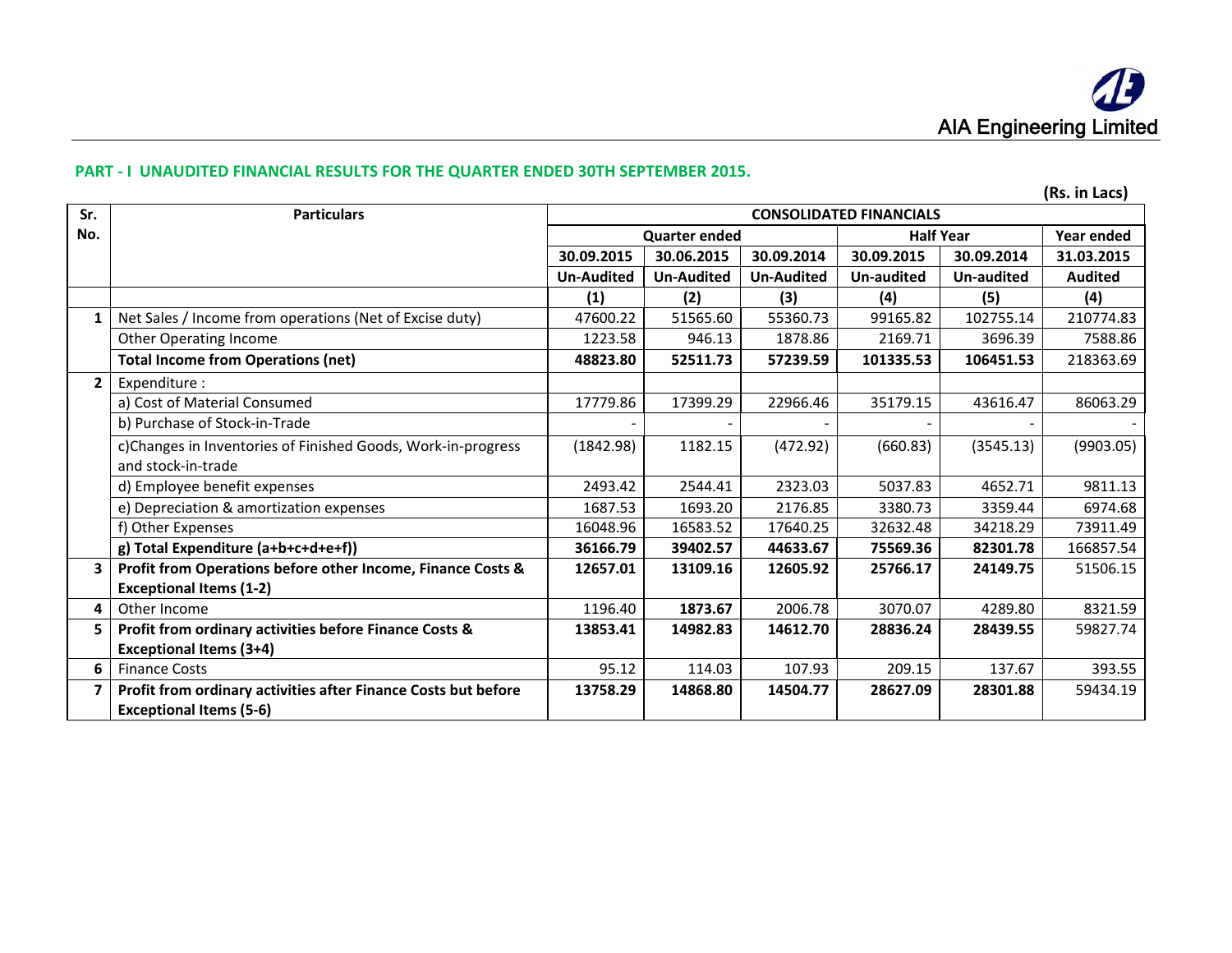### **PART ‐ I UNAUDITED FINANCIAL RESULTS FOR THE QUARTER ENDED 30TH SEPTEMBER 2015.**

|     | (Rs. in Lacs)                                                      |                   |                      |                                |                  |            |                |
|-----|--------------------------------------------------------------------|-------------------|----------------------|--------------------------------|------------------|------------|----------------|
| Sr. | <b>Particulars</b>                                                 |                   |                      | <b>CONSOLIDATED FINANCIALS</b> |                  |            |                |
| No. |                                                                    |                   | <b>Quarter ended</b> |                                | <b>Half Year</b> |            | Year ended     |
|     |                                                                    | 30.09.2015        | 30.06.2015           | 30.09.2014                     | 30.09.2015       | 30.09.2014 | 31.03.2015     |
|     |                                                                    | <b>Un-Audited</b> | <b>Un-Audited</b>    | <b>Un-Audited</b>              | Un-audited       | Un-audited | <b>Audited</b> |
|     |                                                                    | (1)               | (2)                  | (3)                            | (4)              | (5)        | (4)            |
| 8   | <b>Exceptional Items</b>                                           |                   |                      |                                |                  |            |                |
| 9   | Profit (+) /Loss (-) from Ordinary Activities before Tax (7-8)     | 13758.29          | 14868.80             | 14504.77                       | 28627.09         | 28301.88   | 59434.19       |
| 10  | Tax Expenses (Provision for Taxation)                              |                   |                      |                                |                  |            |                |
|     | (i) Current Tax                                                    | 4480.18           | 4678.44              | 3670.04                        | 9158.62          | 7665.15    | 15795.75       |
|     | (ii) Deferred Tax                                                  | (74.95)           | (95.58)              | 6.78                           | (170.53)         | 273.51     | 545.14         |
|     | Total Tax (i+ii)                                                   | 4405.23           | 4582.86              | 3676.82                        | 8988.09          | 7938.66    | 16340.89       |
| 11  | Net Profit (+) /Loss (-) from Ordinary Activities after Tax (9-10) | 9353.06           | 10285.94             | 10827.95                       | 19639.00         | 20363.22   | 43093.30       |
| 12  | Extraordinary Items (Net of Tax Expenses ` NIL)                    |                   |                      |                                |                  |            |                |
| 13  | Net Profit (+) / Loss (-) for the period (11-12)                   | 9353.06           | 10285.94             | 10827.95                       | 19639.00         | 20363.22   | 43093.30       |
| 14  | Less: Share of profit / (loss) of Associates                       |                   |                      |                                |                  |            |                |
| 15  | Less: Minority Interest                                            | 5.02              | 3.33                 | 21.27                          | 8.35             | 42.09      | (0.63)         |
| 16  | Net Profit after Minority Interest (13-14-15)                      | 9348.04           | 10282.61             | 10806.68                       | 19630.65         | 20321.13   | 43093.93       |
| 17  | Less: Prior Period Adjustment                                      |                   |                      |                                |                  |            |                |
| 18  | Net Profit after Adjustment (16-17)                                | 9348.04           | 10282.61             | 10806.68                       | 19630.65         | 20321.13   | 43093.93       |
| 19  | Paid-up Equity Share Capital - Face Value of `2 each.              | 1886.41           | 1886.41              | 1886.41                        | 1886.41          | 1886.41    | 1886.41        |
| 20  | Reserves excluding Revaluation Reserves as per Balance Sheet       |                   |                      |                                |                  |            | 206465.02      |
|     | of Previous accounting year                                        |                   |                      |                                |                  |            |                |
| 21  | Earning Per Share (EPS)                                            |                   |                      |                                |                  |            |                |
|     | Basic and diluted EPS before & after Extraordinary items for the   |                   |                      |                                |                  |            |                |
|     | period, for the year to date and for the previous year (not to be  |                   |                      |                                |                  |            |                |
|     | annualised)                                                        |                   |                      |                                |                  |            |                |
|     | <b>BASIC</b>                                                       | 9.91              | 10.90                | 11.46                          | 20.81            | 21.54      | 45.69          |
|     | <b>DILUTED</b>                                                     | 9.91              | 10.90                | 11.46                          | 20.81            | 21.54      | 45.69          |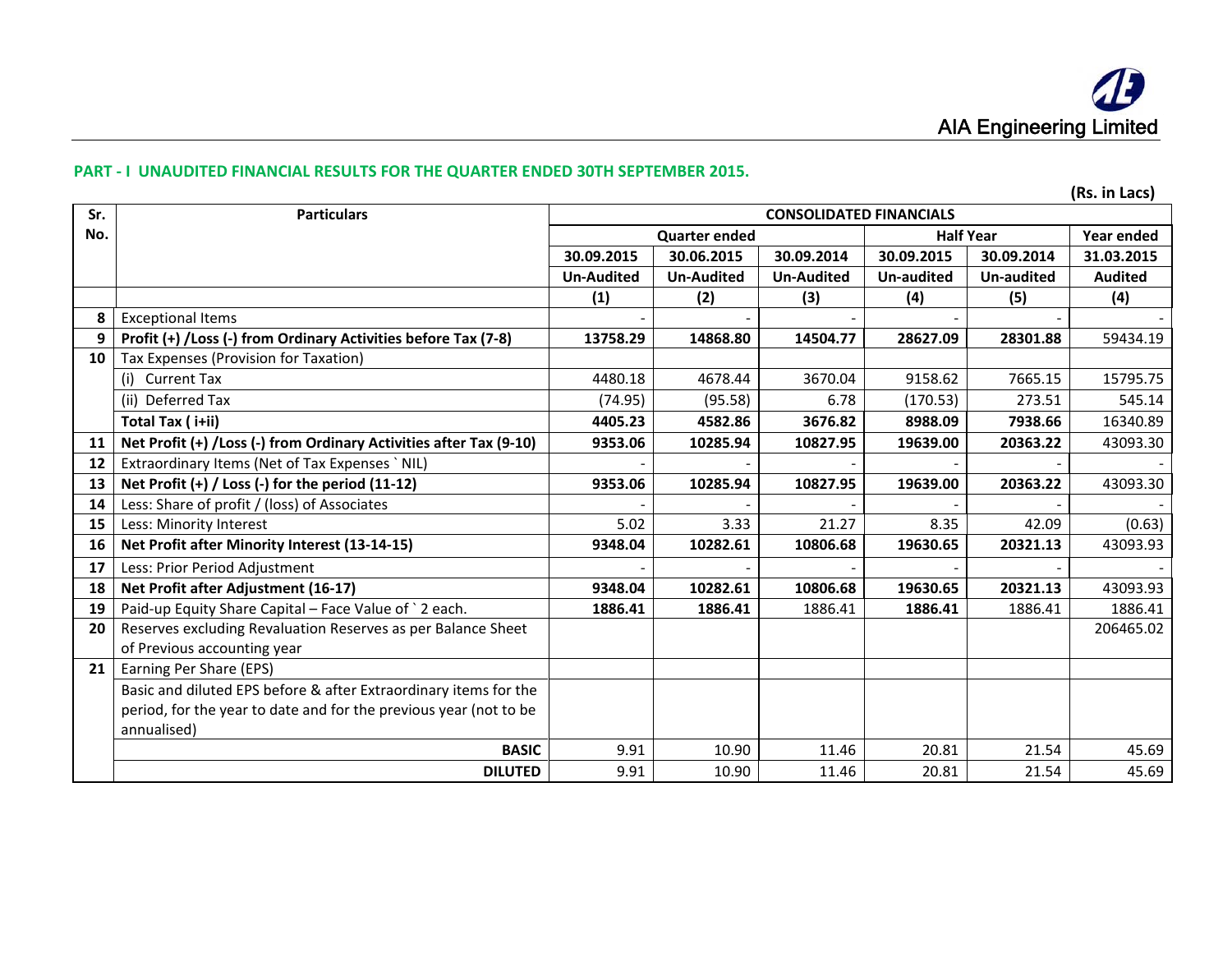#### PART II - UN-AUDITED FINANCIAL RESULTS FOR THE QUARTER & HALF YEAR ENDED 30th SEPTEMBER 2015.

|                |                                                                             |                                |                      |            |                        |            | (Rs. in Lacs) |
|----------------|-----------------------------------------------------------------------------|--------------------------------|----------------------|------------|------------------------|------------|---------------|
| Sr.            | <b>Particulars</b>                                                          | <b>CONSOLIDATED FINANCIALS</b> |                      |            |                        |            |               |
| No.            |                                                                             |                                | <b>Quarter ended</b> |            | <b>Half Year ended</b> | Year ended |               |
|                |                                                                             | 30.09.2015                     | 30.06.2015           | 30.09.2014 | 30.09.2015             | 30.09.2014 | 31.03.2015    |
| Α.             | <b>PARTICULARS OF SHAREHOLDING</b>                                          |                                |                      |            |                        |            |               |
| 1              | <b>Public Shareholding</b>                                                  |                                |                      |            |                        |            |               |
|                | No. of Equity Shares                                                        | 36171450                       | 36171450             | 36171450   | 36171450               | 36171450   | 36171450      |
|                | Percentage of Shareholding                                                  | 38.35%                         | 38.35%               | 38.35%     | 38.35%                 | 38.35%     | 38.35%        |
| $\overline{2}$ | Promoters & Promoter group Shareholding                                     |                                |                      |            |                        |            |               |
|                | (a)-Pledged/Encumbered - Number of Shares                                   | <b>NIL</b>                     | <b>NIL</b>           | <b>NIL</b> | <b>NIL</b>             | <b>NIL</b> | <b>NIL</b>    |
|                | Percentage of shares (as a % of the total shareholding of                   | N.A.                           | N.A.                 | N.A.       | N.A.                   | N.A.       | N.A.          |
|                | promoter and<br>promoter group)                                             |                                |                      |            |                        |            |               |
|                | Percentage of shares (as a % of the total share capital of the              | N.A.                           | N.A.                 | N.A.       | N.A.                   | N.A.       | N.A.          |
|                | Company).                                                                   |                                |                      |            |                        |            |               |
|                | (b) Non-encumbered                                                          |                                |                      |            |                        |            |               |
|                | Number of Shares                                                            | 58148920                       | 58148920             | 58148920   | 58148920               | 58148920   | 58148920      |
|                | Percentage of shares (as a % of the total shareholding of<br>$\blacksquare$ | 100%                           | 100%                 | 100%       | 100%                   | 100%       | 100%          |
|                | promoter and<br>promoter group)                                             |                                |                      |            |                        |            |               |
|                | Percentage of shares (as a % of the total share capital of the              | 61.65%                         | 61.65%               | 61.65%     | 61.65%                 | 61.65%     | 61.65%        |
|                | Company).                                                                   |                                |                      |            |                        |            |               |

|   | <b>Particulars</b>                             | <b>Quarter ended 30.09.2015</b> |
|---|------------------------------------------------|---------------------------------|
|   | <b>INVESTOR COMPLAINTS</b>                     |                                 |
| в | Pending at the beginning of the year           | NIL                             |
|   | Received during the quarter                    | <b>NIL</b>                      |
|   | Disposed of during the quarter                 | <b>NIL</b>                      |
|   | Remaining unresolved at the end of the quarter | NIL                             |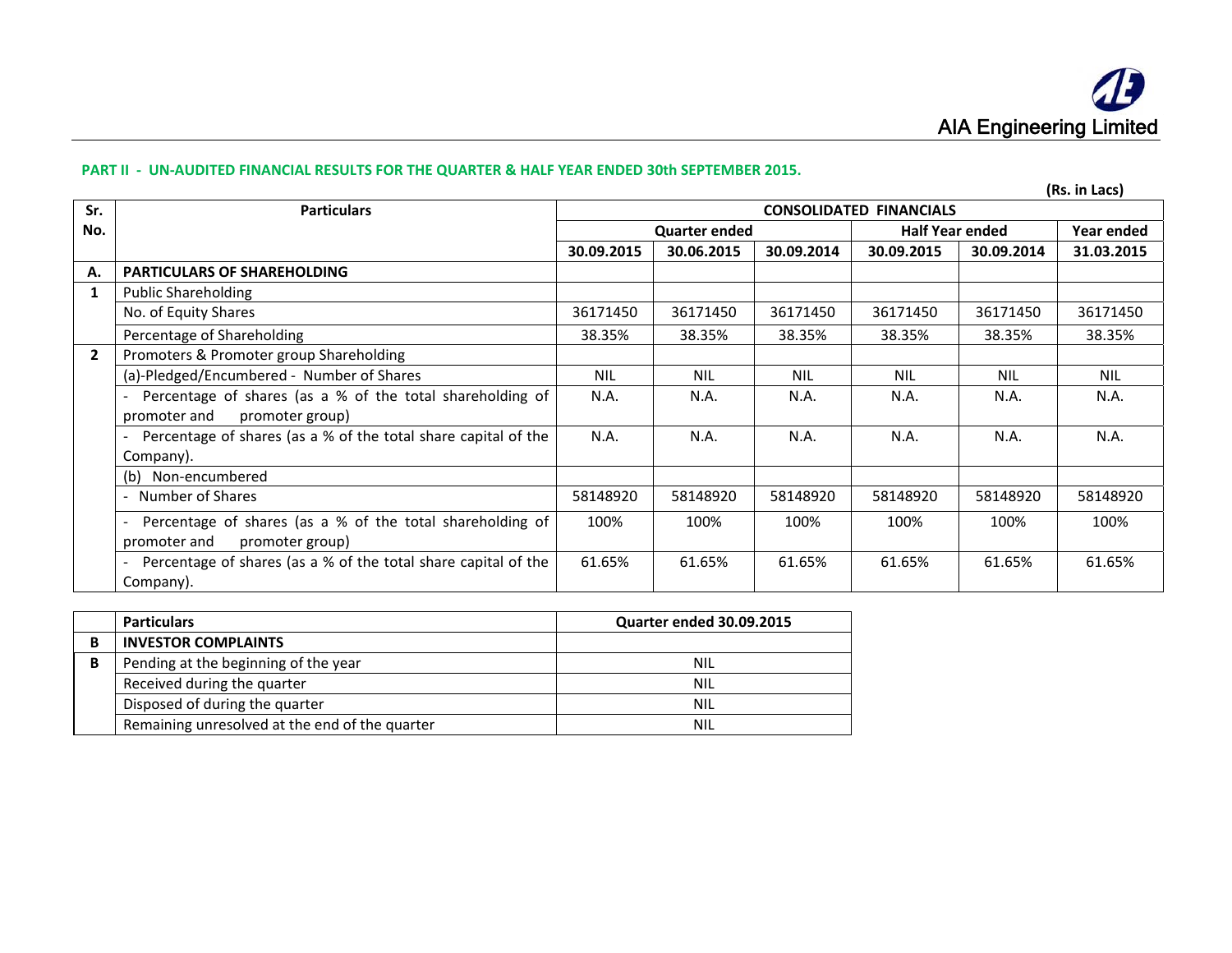# **Note: ‐ (Consolidated)**

- 1. The above Un-audited Financial Results for the Quarter/Half Year ended 30<sup>th</sup> September, 2015 have been reviewed by the Audit Committee and were taken on record by the Board of Directors in their respective meetings held on 2<sup>nd</sup> November, 2015.
- 2. The Company has only one reportable primary business segment as per AS 17 i.e. Manufacturing of High Chrome Mill Internals.
- 3. The Statutory Auditors have carried out a "Limited Review" of the above Financial Results of the Company.
- 4. The Consolidated Financial Results comprises of the results of the Parent Company i.e. AIA Engineering Ltd. and its subsidiaries viz. Welcast Steels Ltd., Bangalore, Vega Industries (Middle East) F.Z.Co., UAE, Vega Industries Ltd., U.K., Vega Industries Ltd., U.S.A., Vega Steel Industries (RSA) (Proprietary) Ltd., South Africa and Wuxi Weigejia Trade Co. Ltd., China.
- 5. Statement of Assets and Liabilities as at  $30<sup>th</sup>$  September 2015.

|                                              |                     | (Rs. in Lacs)  |  |
|----------------------------------------------|---------------------|----------------|--|
|                                              | <b>CONSOLIDATED</b> |                |  |
| <b>Particulars</b>                           | As at               | As at          |  |
|                                              | 30.09.2015          | 31.03.2015     |  |
|                                              | <b>Un-Audited</b>   | <b>Audited</b> |  |
| <b>EQUITY AND LIABILITIES</b><br>A           |                     |                |  |
| <b>1 SHAREHOLDERS' FUNDS:</b>                |                     |                |  |
| (a) Capital                                  | 1886.41             | 1886.41        |  |
| (b) Reserves and Surplus                     | 225305.10           | 206474.14      |  |
| Sub-total - Shareholders' funds              | 227191.51           | 208360.55      |  |
| 2. Share application money pending allotment |                     |                |  |
| 3. Minority Interest                         | 781.77              | 773.42         |  |
| <b>4 Non-Current Liabilities:</b>            |                     |                |  |
| (a) Long-term Borrowings                     | 4116.83             | 5507.39        |  |
| (b) Deferred Tax Liabilities (net)           | 2294.78             | 2464.63        |  |
| (c) Other long-term liabilities              |                     |                |  |
| (d) Long-term Provisions                     | 881.60              | 898.26         |  |
| Sub-total - Non-Current Liabilities          | 7293.21             | 8870.28        |  |
| <b>Current Liabilities:</b><br>5.            |                     |                |  |
| (a) Short-term Borrowings                    | 227.94              | 905.28         |  |
| (b) Trade Payables                           | 8057.20             | 11911.45       |  |
| (c) Other Current liabilities                | 11584.13            | 10182.90       |  |
| (d) Short-term Provisions                    | 9564.49             | 13876.12       |  |
| Sub-total - Current Liabilities              | 29433.76            | 36875.75       |  |
| <b>TOTAL - EQUITY AND LIABILITIES</b>        | 264700.25           | 254880.00      |  |

 CIN : L29259GJ1991PLC015182 An ISO 9001 Certified Company Regd. Office : 115, GVMM Estate, Odhav Road, Ahmedabad - 382 410, Gujarat, India. Phone : +91 79 22901078  $\Box$  Fax +91 79 22901077 Website: www.aiaengineering.com, email: ric@aiaengineering.com